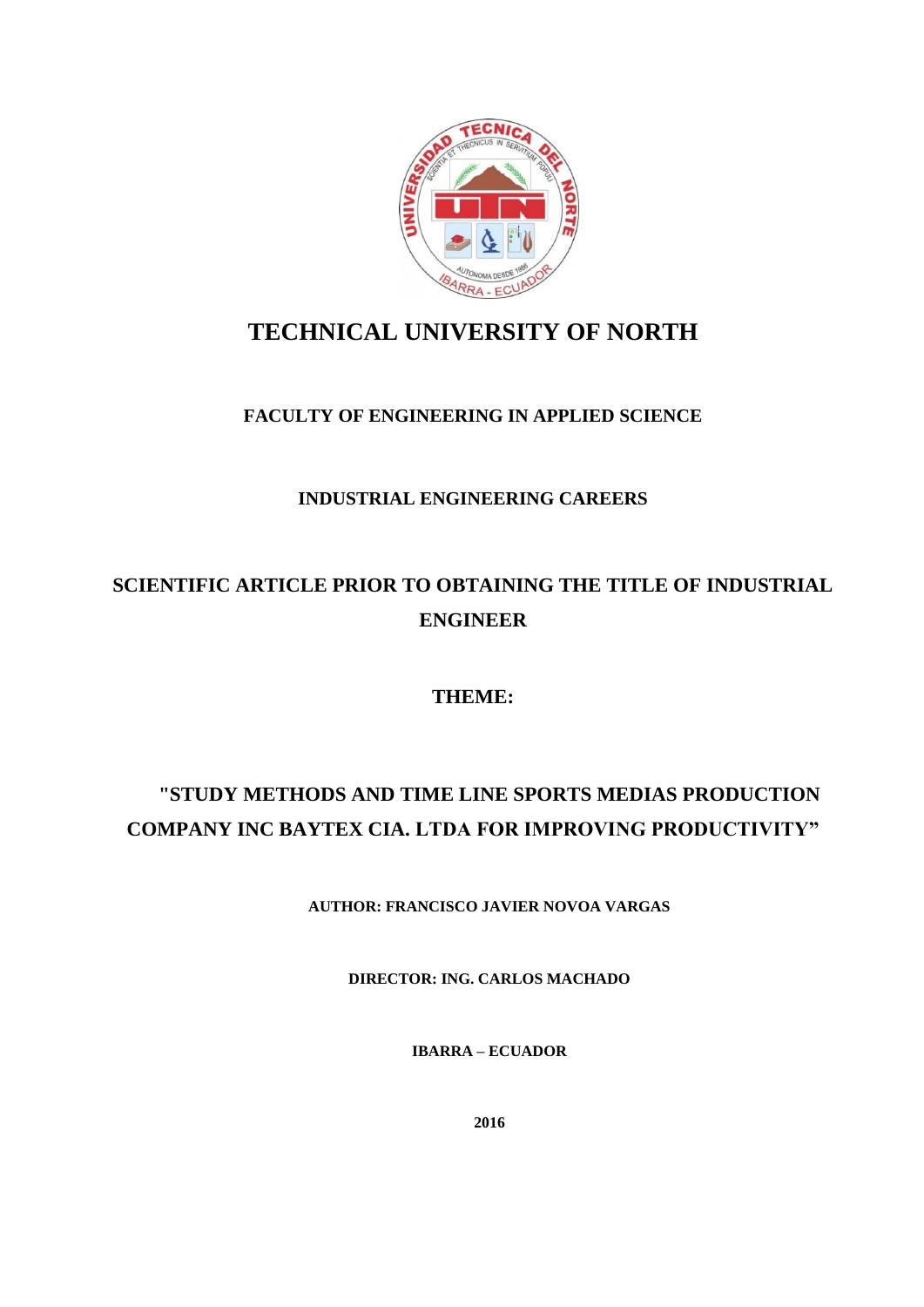

# **"STUDY METHODS AND TIME LINE SPORTS MEDIAS PRODUCTION COMPANY INC BAYTEX CIA. LTDA FOR IMPROVING PRODUCTIVITY"**

*Author-Francisco Javier NOVOA VARGAS<sup>1</sup>*

<sup>1</sup> Thecnical University of North, Av. 17 de julio 5-21 y Gral. José María Córdova, (593 6) 2997800 ext. 7070

Ibarra, Imbabura

Faculty of Engineering in Applied Science– Industrial Engineer

[fjnovoav@utn.edu.ec](mailto:fjnovoav@utn.edu.ec)

#### **Abstract.**

*This research was conducted at the production plant of the company "BAYTEX INC. INC. LTDA "which is dedicated to the production of stockings. The study was carried out on the production line of sports socks. The investigation begins with the collection of bibliographic information needed to support the theoretical and scientific tools concerning work study bases. This allowed a clearer view of concepts related to the study of time to thereby be able to run the practical part of the investigation.*

*Having performed the literature search was undertaken an analysis of the initial situation, I mean, lifting the production process was conducted in order to obtain a clearer picture of the activities performed within the organization approach. A time study performed in different threads to determine which factors can be improved through a proposed working method.*

*Subsequently, a proposed method to obtain an increase in productivity in the production process of the company arises.*

# **1. Introduction**

There are several techniques that are applied within the organization of work which should be applied according to the needs of each organization. These tools are essential because they provide significantly increased level of productivity due to optimum coordination of resources and activities running.

These tools are not currently employed in the research company dedicated to the production of stockings. The application of statistical methods and quantitative models is of paramount importance in the operations of a company. These tools help administrators daily to take swift and successful in production planning and logistics operations decisions.

The company "BAYTEX INC CIA. LTDA. "Is a textile company based in San Antonio de Ibarra, dedicated to the production of stockings and socks high quality to meet customer demand, the organization strives to achieve the highest quality and the best prices in the market. Currently the company has been able to highlight potential problems in the production area, the company does not have a standardization processes, this because in the production line operators perform the current process empirically, which It leads to problems in the order of process flow and generate timeouts that affect the productivity of the organization.

Another evidenced problem was that due to lack of planning methods current job surplus intermediate is generated in the production process to the subsequent process, which triggers in problems such as failure and delays in orders due the bottlenecks generated in the production line of the company.

With the analysis of the current situation in the production process of the company "BAYTEX INC CIA. LTDA. "May be preset design a method to standardize the processes of its production line to improve productivity by designing methods and tools work study.

# **2. Materials and Methods**

#### **Materials**

The materials provided support when lifting the information and responsible work measurement analyst they must have are:

- $\triangleright$  Stopwatch;;
- $\triangleright$  Board observations (Clipboard);
- $\triangleright$  Time study forms;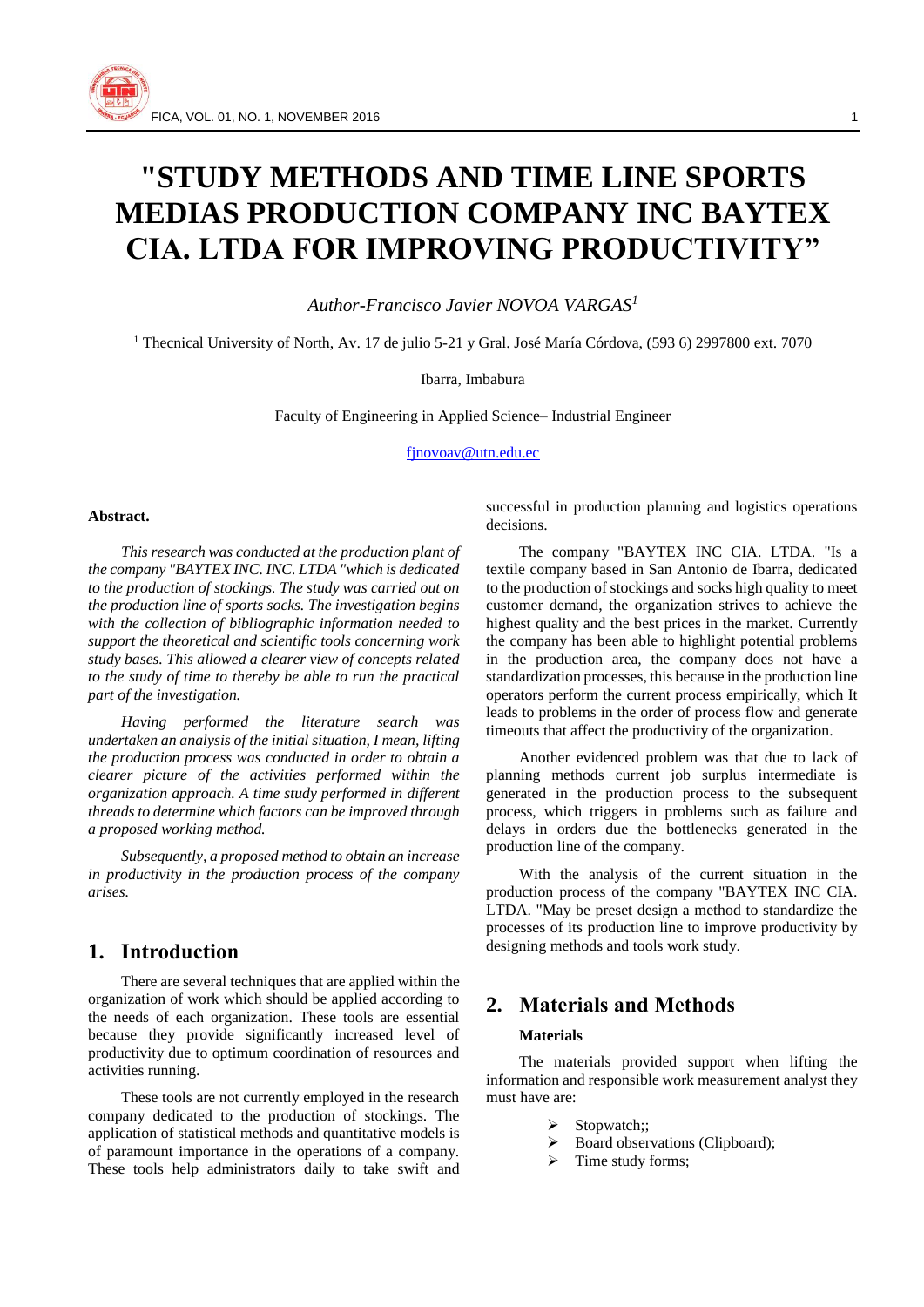

 Similarly it may be useful to use a camera recording.

#### **Methods**

#### - **Inductive-Deductive**

Through this method and prior to observations of the process is a problem, that after an induction process to generate a hypothesis to be validated empirically, conducting research concerning the problems of the organization, for it will make use of the technique of bibliographic research needed to support the theoretical basis.

#### - **Description**

It allows us to analyze the data collected and thus identify the current situation of the company, allowing determine which variables are related, thus enables us to interpret and relate to the characteristics of the process. Direct observation is used as a technique, which allows us to have a first knowledge of the current reality of the organization.

#### - **Qualitative and Quantitative**

These methods provide data based on numerical measurement, in addition to statistical analysis, to interpret the results in the research process, in order to establish patterns of behavior and test hypotheses that yield consistent results.

#### - **Inductive and Predictive**

The inductive method starts from the particular to the general, that is, it involves moving from the results of different observations to the approach of general theories. While the predictive method can predict with any degree of certainty the conduct and behavior of certain variables of the process involved, from knowledge of the preconditions.

#### - **Analytical**

This method is based on the assumption that all can understand and explain the characteristics of each of its parts and the relations between them, ie, the analytical method allows us to know more detail the object of study, with which you can: explain, make analogies, to better understand their behavior and establish new theories.

### **2.1 Diagnosis of the current situation of the company "BAYTEX INC. INC. LTDA".**

## **2.1.1 Time Study in the company "BAYTEX INC. INC. LTDA".**

#### **Calculation of Number of Observations**

Since the purpose of measuring time is to know an exact time will be necessary to make several measurements of time clock each of the elements, in order that between the times taken of the same element can obtain an average time representing that element, thereby compensating for variations that may exist between them. Naturally, the number of times to take each of the elements depends on the accuracy and error with which you want to calculate the representative time.

Among the most commonly used procedures are: Using tables, arithmetic, statistical formulas, among others. The method carried out for the number of observations which I have made is the ABACUS LIFSON.

#### **Abacus Lifson**

The Abacus Lifson is a statistical method that allows to know the number of observations needed to be made in the study based on a reading set of observations  $n = 10$ , standard deviation is replaced by a B factor, which is calculated by the following formula :

$$
B = \frac{S - I}{S + I}
$$

Calculation of Factor B

**Source:** (García R., 2005)

Where:

 $S =$  the upper time

 $I =$  the lower time

#### **Calculation of Number of Observations**

Before using the abacus Lifson proceed to perform n =10 measurements because reading is part of a set of observations.

Calculating observations were made for both processes the production line, I mean, for such processes are part performing the decomposition of tasks into elements then get a reading of 10 measurements, which to obtain an average of the readings we is an average time for each activity.

This procedure was performed for each of the subprocesses of the production line of both processes, such as:

#### **Process 1**

- Raw Material Thread
- Thread of Weaving
- With Overlock Sewing Thread
- Thread Sewing with Backhand after Overlock
- Ironing Thread
- Packaging Thread

#### **Process 2**

- Raw Material Thread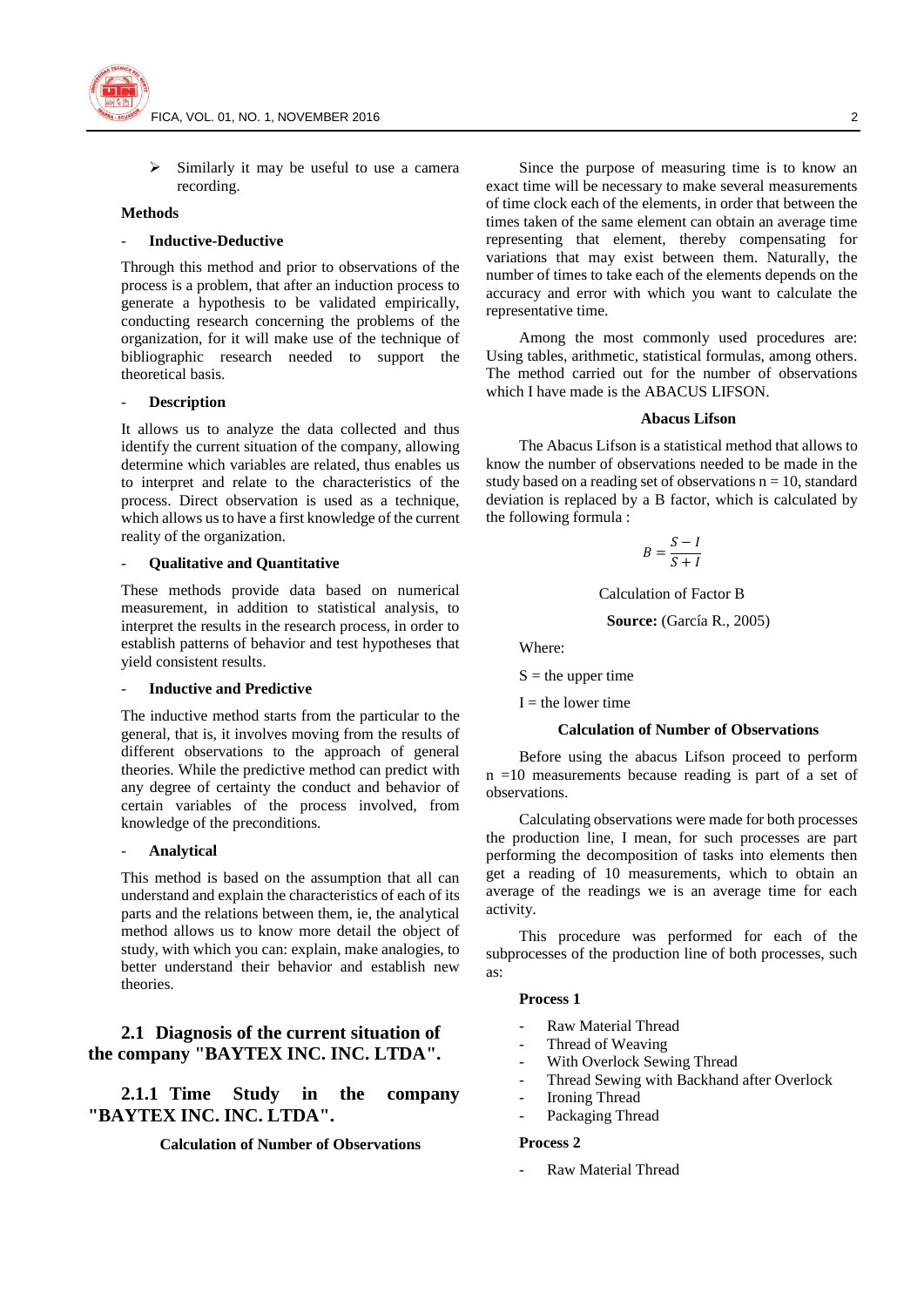

- Thread of Weaving
- Thread Sewing with-binding
- Thread Sewing with Backhand after-binding
- Ironing Thread
- Packaging Thread

Below is a table as an example of how taking time starting from a fixed reading was made 10 observations.

**Table 2.1:** Observed Time with Overlock Sewing Thread.





#### **Produced by:** Javier Novoa

Through the different measurements in each of the activities one Observed Average Total 205.11 Process 1 corresponding to [min] was obtained, obtaining said result of the sum total of the different threads.

#### Observed Average Total Process  $1 = 205.11$  [min]

Through the different measurements in each of the activities one Observed Average Total Process 2 corresponding to 206.13 [min] was obtained, obtaining said result of the sum total of the different threads.

#### Observed Average Total Process  $2 = 206.13$  [min]

The measurements obtained allow us to calculate the factor B being indispensable to the calculation time both the upper and the lower time of each item, thereby calculating the factor B corresponding to each element, using the formula:

$$
B = \frac{S - I}{S + I}
$$

By having the corresponding factors B to each of the activities we proceeded to calculate an average of these factors to thereby obtain a B average 0.15 factor for process 1 and process 2 to 0.12.

With the average factor B we can make use of abacus calculation Lifson to determine the number of observations.

Needless to say, it worked with a risk and corresponding to 0.02 and 4% respectively error.



**Figure 2.1:** Abacus Lifson

The data generated in the study with values of error of 4% and a risk of 0.02 resulted in the graph of abacus Lifson a rallying point which intersects the factor B corresponding to 0.15 thereby obtaining a point follows a horizontal, which states that you must make a total of 30 measurements or observations in each of the activities that the corresponding study is performed to process 1, whereas for process 2 corresponding to 0.12 factor B shows a point follows a horizontal, which states that should make a total of 30 measurements or observations in each of the activities.

By knowing the number of measurements to be performed proceeded to lift the information from the remaining observations for both process 1 to process 2.

#### **Rating Factor**

Following the conclusion of the comment period both of process 1 and process 2 is applicable to the calculation of the weighting factor according to the method of Westinghouse considering factors to assess how an operator performs a normal rhythm of work, such are factors to assess the ability, consistency, skill and working conditions.

Westinghouse method allows us to know the normal working time, I mean, the time required by an operator to perform some kind of task. Below is a table of exemplary calculations obtained by this method is shown in the sub feedstock.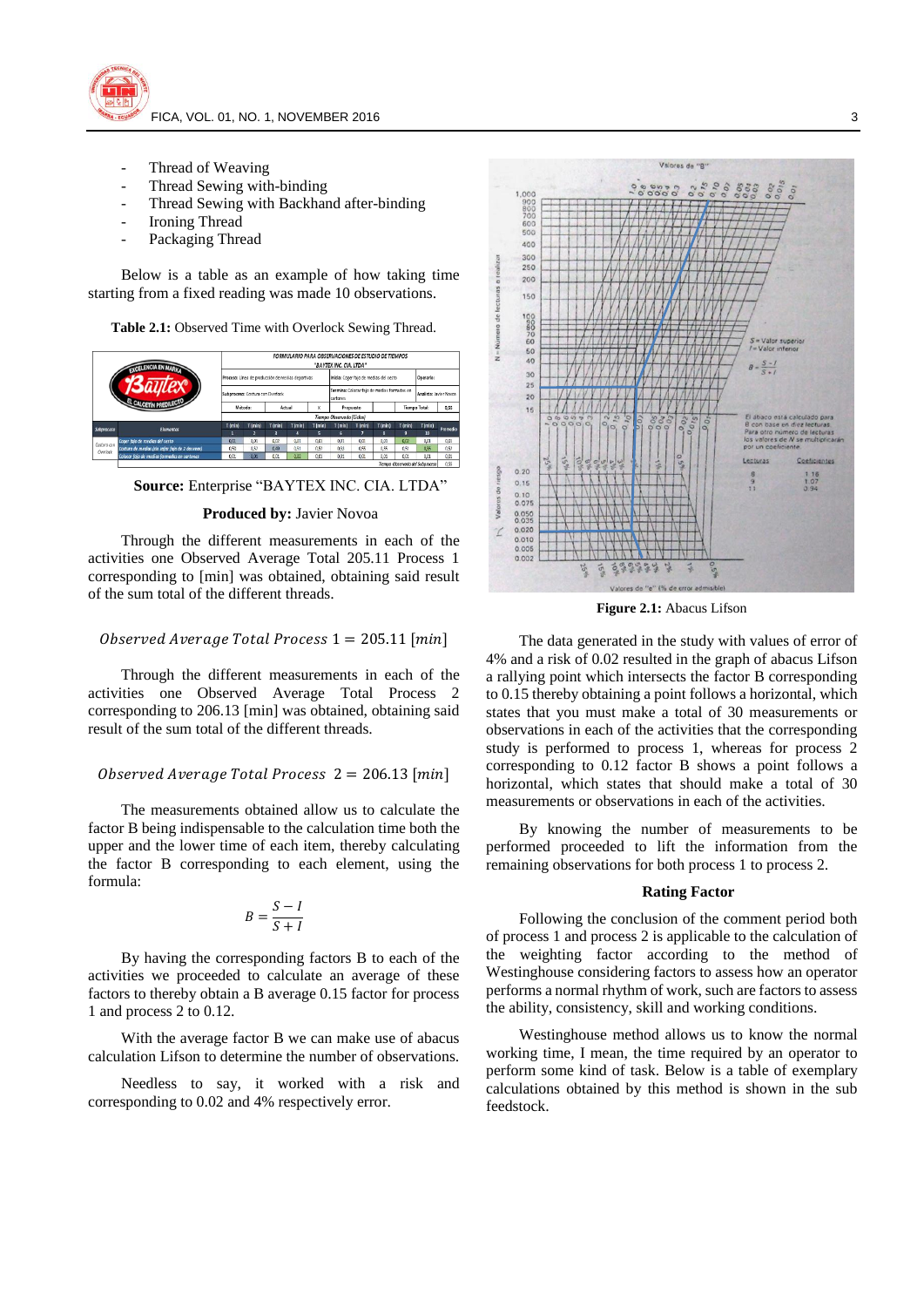**Table 2.2:** Factor Thread Rating Feedstock

| Factor de Valoración        |                 |                     |                 |              |          |
|-----------------------------|-----------------|---------------------|-----------------|--------------|----------|
| Subproceso de Materia Prima |                 |                     |                 |              |          |
| <b>HABILIDAD</b>            |                 |                     | <b>ESFUERZO</b> |              |          |
| А                           | Habilísimo      | $+0.15$             | A               | Excesivo     | $+0.15$  |
| B                           | Excelente       | $+0,10$             | B               | Excelente    | $+0,10$  |
| C                           | Bueno           | $+0.05$             | c               | <b>Bueno</b> | $+0.05$  |
| D                           | Medio           | 0,00                | D               | Medio        | 0,00     |
| E                           | Regular         | $-0,05$             | E               | Regular      | $-0,05$  |
| F                           | Malo            | $-0.010$            | F               | Malo         | $-0,010$ |
| G                           | Torpe           | $-0,15$             | G               | Torpe        | $-0,15$  |
| <b>CONDICIONES</b>          |                 | <b>CONSISTENCIA</b> |                 |              |          |
| Α                           | Buena           | $+0,05$             | A               | Buena        | $+0,05$  |
| B                           | Media           | 0.00                | B               | Media        | 0,00     |
| C                           | Mala            | $-0.05$             | C               | Mala         | $-0.05$  |
|                             | <b>TOTAL(S)</b> |                     |                 |              | 0,05     |
|                             |                 | $Fv = (1 + S)$      |                 |              | 1,05     |

#### **Supplements**

Supplements will proceed to calculate in order to determine the time allowed the worker in order to compensate for delays, delays and contingent elements that are regular parts of the task. For table supplements the International Labour Organization (OIT) was applied.

Below is a table shown by way of example of the calculations obtained in thread feedstock.

**Table 2.3:** Sub Supplements Raw Material

| Suplementos Subproceso de Materia Prima                |            |  |  |  |
|--------------------------------------------------------|------------|--|--|--|
| <b>Suplementos Constantes</b>                          |            |  |  |  |
| <b>Suplementos Constantes</b>                          | Hombre (%) |  |  |  |
| Necesidades Personales                                 | 0,05       |  |  |  |
| Fatiga                                                 | 0,04       |  |  |  |
| <b>Suplementos Variables</b>                           |            |  |  |  |
| <b>Suplementos Variables</b>                           | Hombre (%) |  |  |  |
| Trabajo de pie                                         | 0,02       |  |  |  |
| Ligeramente incómodo                                   | 0,00       |  |  |  |
| Uso de Energía o Fuerza Muscular Ka                    | Hombre (%) |  |  |  |
| 5 kg                                                   | 0,01       |  |  |  |
| <b>Condiciones Atmosfericas mili</b><br>calorías cm2/s | Hombre (%) |  |  |  |
| 16                                                     | 0,00       |  |  |  |
| <b>Iluminación</b>                                     |            |  |  |  |
| Ligeramente por debajo<br>0,00                         |            |  |  |  |
| Concentración Intensa                                  |            |  |  |  |
| Trabajo de cierta precisión                            | 0,00       |  |  |  |
| <b>Ruidos</b>                                          |            |  |  |  |
| Continuo                                               | 0,00       |  |  |  |
| <b>Tensión Mental</b>                                  |            |  |  |  |
| Proceso algo complejo<br>0,01                          |            |  |  |  |
| <b>Monotonía Mental</b>                                |            |  |  |  |
| Trabajo algo monótono                                  | 0,00       |  |  |  |
| <b>Monotonía Física</b>                                |            |  |  |  |
| Trabajo algo aburrido                                  | 0,00       |  |  |  |
| TOTAL                                                  | 0,13       |  |  |  |

#### **Standard time (Ts)**

The standard time allows us to calculate the time it takes a worker to perform normal activities more employees time to recover from the fatigue caused by work and complementary activities, which are forced to make.

For calculating the standard time we use the average time observed for each of the activities, just as the valuation factor and supplements of the respective activities that have been previously calculated.

Will use the following formula for the calculation of Standard Time (Ts):

$$
Ts = To * Fv * (1+S)
$$

Where:

 $Ts = Standard time$ 

 $To = Standard Observed$ 

 $Fv = Factor$  Rating

 $S = Supplementary$ 

An example of calculating the standard time in the process thread corresponding to the raw material 1 is shown.

**Table 2.4:** Sub Standard Time Raw Material

| <b>SUBPROCESO DE MATERIA PRIMA</b>           |                                           |                                              |                                 |                                |
|----------------------------------------------|-------------------------------------------|----------------------------------------------|---------------------------------|--------------------------------|
| <b>Elementos</b>                             | <b>Tiempo</b><br><b>Observado</b><br>(To) | <b>Factor</b> de<br><b><i>Valoración</i></b> | <b>Suplementos</b><br>$(1 + S)$ | <b>Tiempo</b><br>Estándar (Ts) |
| Seleccionar rollos de<br>hilo de bodega      | 2.43                                      | 1.05                                         | 1.13                            | 2.88                           |
| Trasladar los rollos al<br>área de Tejeduría | 2.11                                      | 1.05                                         | 1.13                            | 2.50                           |
| Tiempo Estándar Total del Subproceso         |                                           |                                              |                                 | 5.39                           |

For calculating the total standard time we use the standard time of each thread which have been calculated previously, both of process 1 and process 2. The calculation was made of the sum of these threads, such as raw material, weaving, sewing with overlock, reverse after seam overlock, sewing-binding, reverse after seam-binding, ironing and labeling.

The following table shows the total results of process 1 standard time of each thread is.

#### **Table 2.5:** Standard Time Process 1

| <b>SUBPROCESO</b>               | TIEMPO ESTÁNDAR (TS) (min) |  |
|---------------------------------|----------------------------|--|
| Materia Prima                   | 5.39                       |  |
| Tejeduría                       | 2283,85                    |  |
| <b>Costura con Overlock</b>     | 47.43                      |  |
| Revés tras Costura con Overlock | 82.57                      |  |
| Planchado                       | 387,77                     |  |
| Empaquetado                     | 172.58                     |  |

#### $Ts_1 = 2979,59 min$

 $(Ts<sub>1</sub>)$  It is the standard time of the process 1 which is performed a production of 60 packets corresponding to 1440 medium.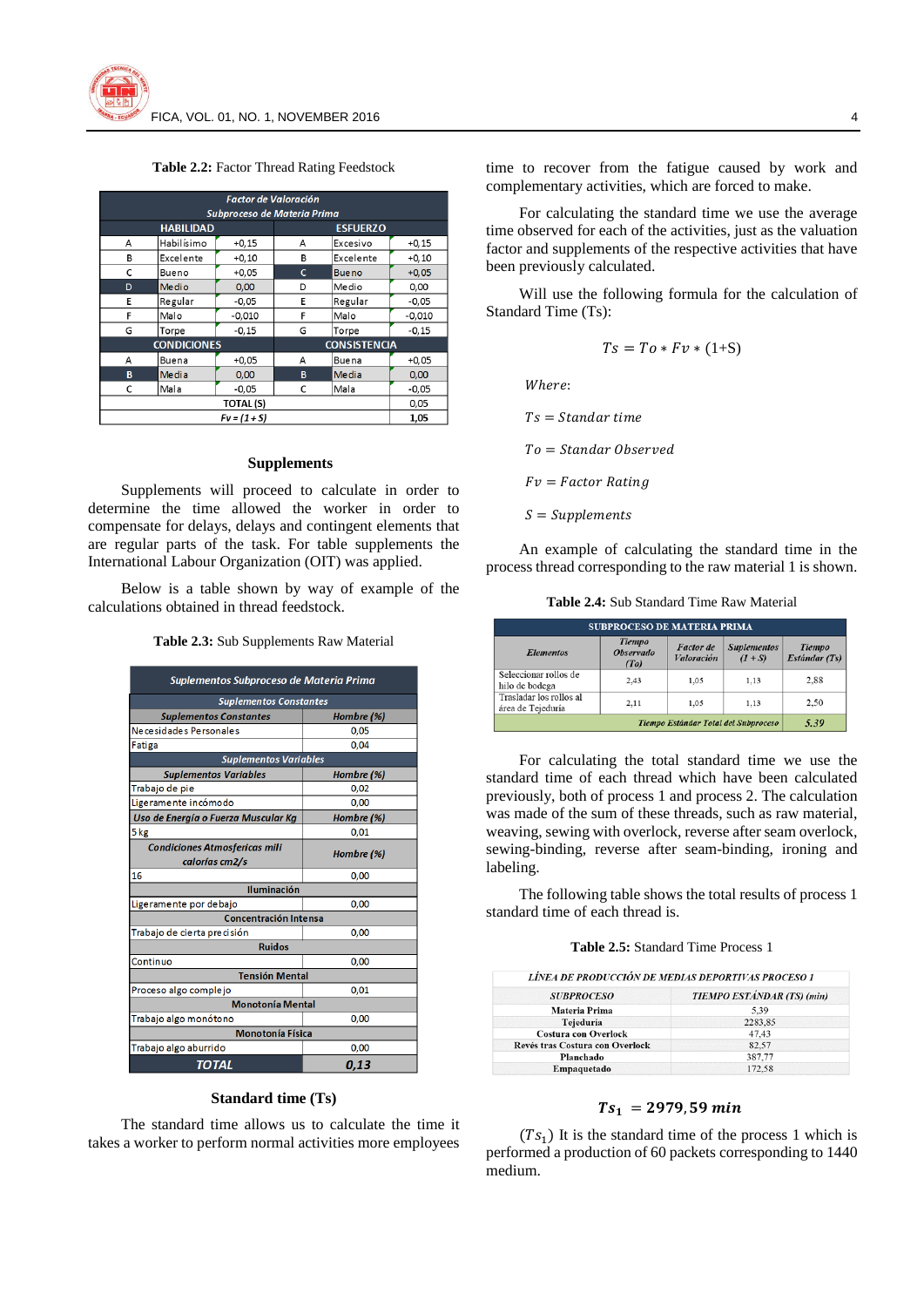The following table shows the total results of the process 2 of the standard time of each thread is.

#### **Table 2.6:** Estándar Time Process 2

| LINEA DE PRODUCCIÓN DE MEDIAS DEPORTIVAS PROCESO 2 |  |
|----------------------------------------------------|--|
|----------------------------------------------------|--|

| <b>SUBPROCESO</b>               | TIEMPO ESTÁNDAR (TS) (min) |  |
|---------------------------------|----------------------------|--|
| Materia Prima                   | 5.37                       |  |
| Tejeduría                       | 2284,35                    |  |
| <b>Costura con Overlock</b>     | 49,64                      |  |
| Revés tras Costura con Overlock | 90.35                      |  |
| Planchado                       | 387,83                     |  |
| Empaquetado                     | 205.37                     |  |

 $(Ts<sub>2</sub>)$  Is the standard time of process 2 that is performed a production of 60 packets corresponding to 1440 medium.

After having calculated the Standard process 1  $(Ts_1)$  and Standard Process 2  $(Ts_2)$ , has concluded that the process 1 is more convenient because it has a Time standard (Ts) less than the other process, namely:

$$
(Ts1) = 2979,59 min
$$

$$
(Ts2) = 3022,91 min
$$

Then:

$$
(Ts_1) = 2979,59 \text{ min} < (Ts_2) = 3022,91 \text{ min}
$$
\n
$$
(Ts_1) = 49,66 \text{ hr} < (Ts_2) = 50,38 \text{ hr}
$$

#### **2.1.2 Productivity**

#### **Calculation of Productivity Process 1**

To calculate productivity the relationship between the units produced and the resources used was made, in this case total time spent. In order to improve productivity it is necessary to optimize the use of resources and maximize results.

> *Initial Productivity* =  $\frac{Unit\,product}{T}$ Total time *Initial Productivity* =  $\frac{1440 \text{ socks}}{10.66 \text{ kg}}$ 49,66 hours

# Productividad Inicial =  $^{28,99\,socks}/_{hours}$

#### **Calculation of Productivity Process 2**

To calculate productivity the relationship between the units produced and the resources used was made, in this case total time spent. In order to improve productivity it is necessary to optimize the use of resources and maximize results.

> Productividad Inicial =  $\frac{Unit\, produced}{T}$ Total time

Productividad Inicial  $=\frac{1440 \text{ socks}}{5000}$ 50,38 hours

$$
Productividad\,Initial= \frac{28,58\,socks}{hours}
$$

# **3. Results**

### **3.1 Analysis and Proposed Design Methods**

After having made the diagnosis of the current situation in the production line of sports socks company "BAYTEX INC. INC. LTDA ", and after an analysis of the results generated by the study proposes the following:

In the company "BAYTEX INC.CIA LTDA" the production process running on the sewing thread in two ways:

- $\triangleright$  with Overlock Sewing Thread (Process 1)
- $\triangleright$  Sewing Thread with-binding (Process 2)

It is proposed to make a change in the method of work in the sewing area, which is intended to process 1 is deemed as an ideal method, this because the results of the study days held generated better results this process because it has a standard time (Ts) in the standard time lower (Ts) of the process 2.

I mean:

$$
(Ts1) = 2979,59 min
$$

$$
(Ts2) = 3022,91 min
$$

Then:

$$
(Ts_1) = 2979,59 \, min < (Ts_2) = 3022,91 \, min
$$

$$
(Ts_1) = 49,66 \text{ hr} < (Ts_2) = 50,38 \text{ hr}
$$

#### **3.1.1 New Method Study Times**

## *3.1.1.1 Time Study Method Proposed in Sub Backhand after with Overlock Sewing*

New tools transport in the thread setback after sewing Overlock allow time display significantly reduced because the averages would move directly thread backhand to thread ironing, thus avoiding that there is accumulation of stockings, which would be transported by a conveyor belt thereby eliminating the waiting time while the cartons are filled on the thread backhand.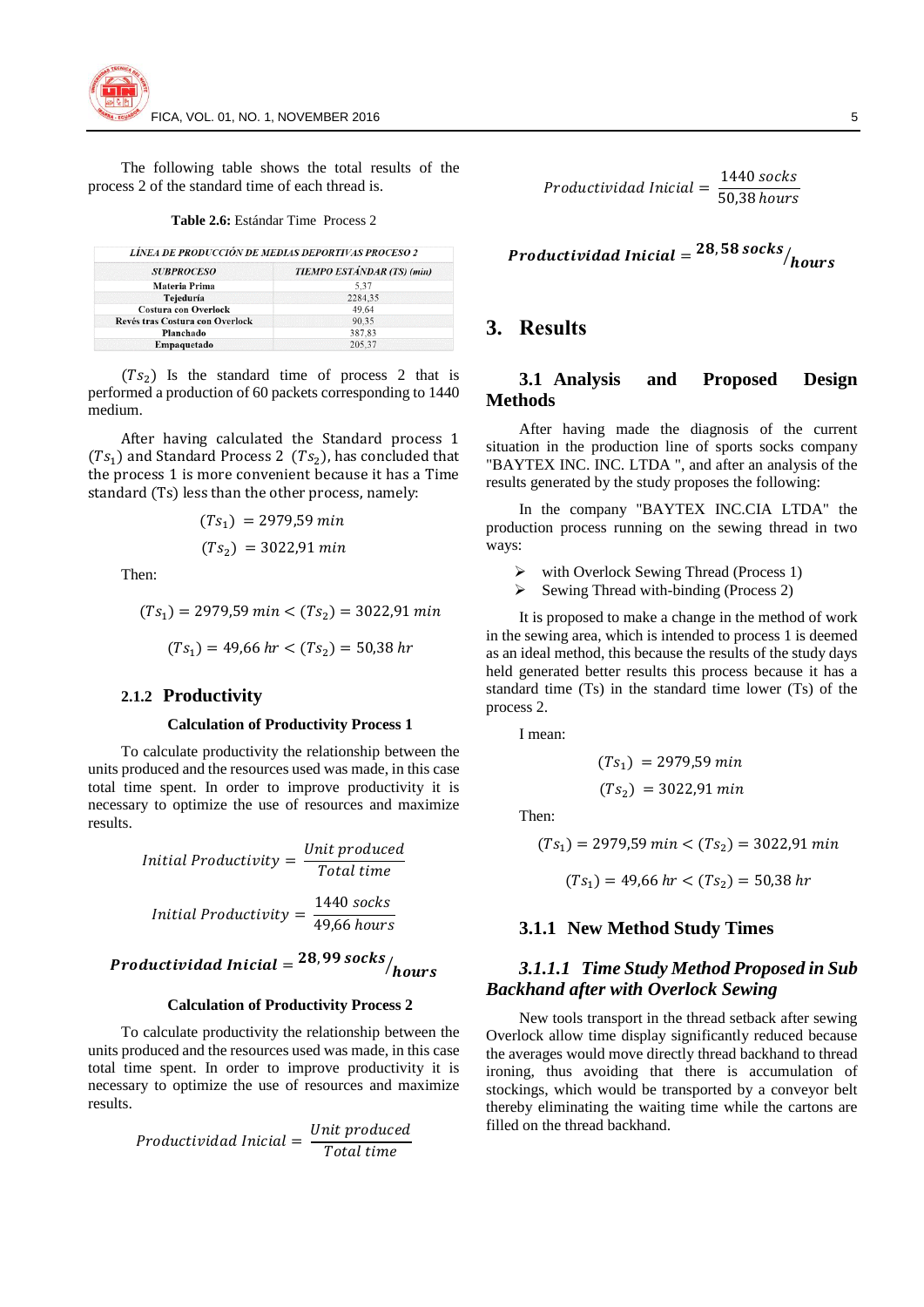

It allows the conveyor belt having a continuous flow process one thread to another, in addition to avoid operator Ironing thread cartons move one place to another.

#### **Standard time (Ts) Thread Backhand**

For calculating the standard time we use the observed mean time the new method, just as the valuation factor and supplements that thread.

The calculation of standard time in the thread shown Backhand:

**Table 3.1:** Sub Standard Time Backhand

| <b>SUBPROCESO DE REVÉS</b>                                                                                    |                                           |                                              |                                 |                                |
|---------------------------------------------------------------------------------------------------------------|-------------------------------------------|----------------------------------------------|---------------------------------|--------------------------------|
| <b>Elementos</b>                                                                                              | <b>Tiempo</b><br><b>Observado</b><br>(To) | <b>Factor</b> de<br><b><i>Valoración</i></b> | <b>Suplementos</b><br>$(1 + S)$ | <b>Tiempo</b><br>Estándar (Ts) |
| Zafar fajo de medias y<br>cortar excedente de hilos                                                           | 7.20                                      | 1.20                                         | 1.22                            | 10.54                          |
| Virar la media a su<br>derecho (parte frontal)                                                                | 19.80                                     | 1.20                                         | 1.22                            | 28.99                          |
| Colocar medias en banda<br>transportadora<br>para<br>trasladar a subproceso de<br>planchado<br>(contenedores) | 12.00                                     | 1.20                                         | 1.22                            | 17.57                          |
| Tiempo Estándar Total del Subproceso de Revés                                                                 |                                           |                                              |                                 | 57,10                          |

# *3.1.1.2 Proposed Study times Method Ironing Thread*

The acquisition of a machine for ironing thread (FULL BOARDING CORTESE MACHINE Mod. 845 M) allow you to have a considerable increase in productivity in the thread mentioned.

Purchase this machine will generate a change in the current method being appropriate to consider the rotation of personnel working on the thread Ironing this because in this thread four operators but the acquisition of the machine CORTESE FULL BOARDING MACHINE Mod work. 845 M requires the implementation of its activities with only 2 operators.

#### **Standard time (Ts) Ironing Thread**

For calculating the standard time we use the average time observed the proposed method, just as the valuation factor and supplements that thread.

The calculation of standard time on the thread Ironing shown:

#### **Table 3.2:** Thread Standard Time Ironing

| <b>SUBPROCESO DE PLANCHADO</b>                                                                                    |                                           |                         |                                 |                                |
|-------------------------------------------------------------------------------------------------------------------|-------------------------------------------|-------------------------|---------------------------------|--------------------------------|
| <b>Elementos</b>                                                                                                  | <b>Tiempo</b><br><b>Observado</b><br>(To) | Factor de<br>Valoración | <b>Suplementos</b><br>$(1 + S)$ | <b>Tiempo</b><br>Estándar (Ts) |
| Programar el panel de<br>control de la máquina<br>CORTESE<br><b>FULL</b><br><b>BOARDING MACHINE</b><br>Mod. 845 M | 1.00                                      | 1.20                    | 1.18                            | 1.42                           |
| Colocar medias en molde<br>de planchado                                                                           | 66,60                                     | 1.20                    | 1.18                            | 94.31                          |
| Planchado y extracción<br>de medias en cartones                                                                   | 36,00                                     | 1.20                    | 1.18                            | 50.98                          |
| Colocar los cartones en el<br>ascensor y transportar al<br>área de empaquetado                                    | 0.08                                      | 1.20                    | 1.18                            | 0.11                           |
| 146,82<br>Tiempo Estándar Total del Subproceso de Planchado                                                       |                                           |                         |                                 |                                |

## *3.1.1.3 Calculation Standard Time (Ts) Proposed Method*

For this calculation will take into account the standard times of the proposed methods both reverse thread and the thread ironing. Below is a summary table in which you can see the threads with their respective standard times shown.

**Table 3.3:** Proposed Standard Time Method

| LÍNEA DE PRODUCCIÓN DE MEDIAS DEPORTIVAS MÉTODO PROPUESTO |                                   |  |
|-----------------------------------------------------------|-----------------------------------|--|
| <b>SUBPROCESO</b>                                         | <b>TIEMPO ESTÁNDAR (TS)</b> (min) |  |
| Materia Prima                                             | 5.39                              |  |
| Tejeduría                                                 | 2283.85                           |  |
| <b>Costura con Overlock</b>                               | 47.43                             |  |
| Revés tras Costura con Overlock                           | 57,10                             |  |
| Planchado                                                 | 146,82                            |  |
| Empaquetado                                               | 172.58                            |  |

For the calculation of Total Standard Time (Ts) of the proposed method included the new times, then:

$$
Ts_{(Propuesto)} = 2713,17 min
$$

## **3.1.2 Productivity**

### *3.1.2.1 Calculation Method Proposed Productivity*

The calculation of productivity is obtained from the relationship between the units produced and the resources used, in this case the units produced are 1440/2 (60 packs) and staff resources total time spent, ie Standard Time (Ts) the proposed method. The calculation of the productivity gained by changing the working method is shown.

Productivity<sub>(proposed method)</sub> = 
$$
\frac{Unit\ product}{Total\ Time}
$$

\nProductivity<sub>(proposed method)</sub> = 
$$
\frac{1440\,\text{socks}}{45,22\,\text{hours}}
$$

 $\small \textit{Productivity}_{\small \textcolor{blue}{(proposed method)}} = \frac{31,84 \textbf{ socks}}{hours} / \textcolor{red}{hours}$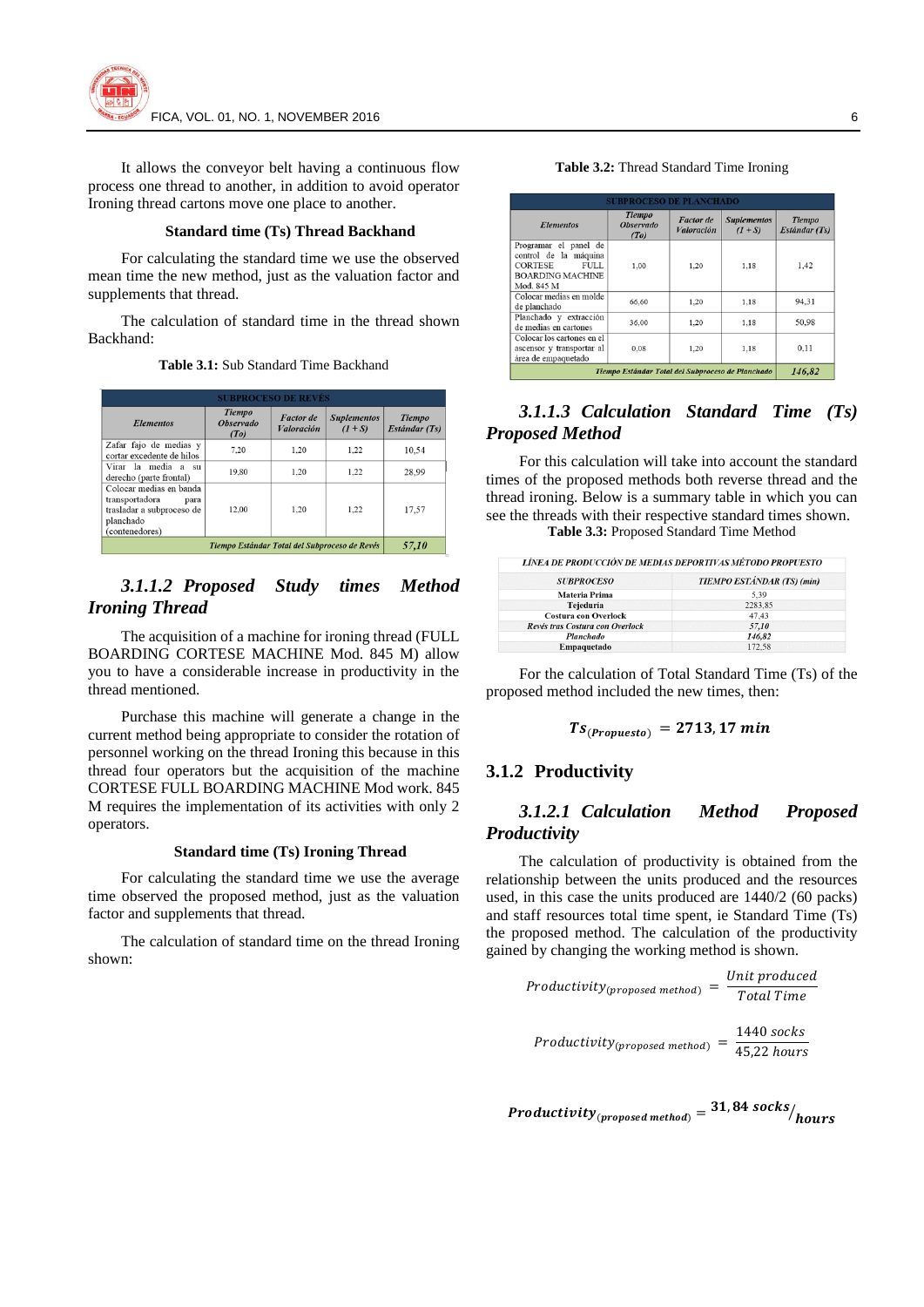## *3.1.2.2 Productivity Variation Method Proposed vs Current Method*

For calculating the variation in productivity should be considered the initial productivity of the present process which corresponds to half 28,99 sock/ hour on the final productivity corresponding to the proposed method that has been previously calculated and corresponds to 31.84 socks /hour.

$$
\Delta Pr = \left(\frac{\Delta Pr. Final}{\Delta Pr. Initial} - 1\right) * 100
$$

$$
\Delta Pr = \left(\frac{31,84 \, \text{socks}}{28,99 \, \text{socks}}\right)_{hour} - 1\right) * 100
$$

$$
\Delta Pr = (1,0983 - 1) * 100
$$

$$
\Delta Pr = (0.0983) * 100
$$

$$
\Delta \bm{Pr} = \bm{9}, \bm{83}~\%
$$

This calculation allowed us to observe that the proposed new method allows an increase in productivity of 9.83% in the production line of sports socks.

#### **3.2 Comparative Analysis**

A Below is a summary table where you can see the data from both the current method and the proposed method, which is presented below:

| <b>Table 3.4:</b> Obtained Results Summary Table Current and |  |
|--------------------------------------------------------------|--|
| Proposed Method Method                                       |  |

|                                                                                |                           | EMPRESA "BAYTEX INC. CIA. LTDA"                                                |                           |  |
|--------------------------------------------------------------------------------|---------------------------|--------------------------------------------------------------------------------|---------------------------|--|
|                                                                                | Método Actual             | Método Propuesto                                                               |                           |  |
| Tiempo Estándar<br>Subproceso de Revés<br>(Ts)                                 | 82.57 min                 | Tiempo Estándar<br>Subproceso de Revés<br>(Ts)                                 | 57.10 min                 |  |
| Tiempo Estándar<br>Subproceso de<br>Planchado (Ts)                             | 387,77 min                | Tiempo Estándar<br>Subproceso de<br>Planchado (Ts)                             | 146,82 min                |  |
| Tiempo Estándar<br>Total (Ts) - Linea de<br>Producción de Medias<br>Deportivas | 2979.59 min               | Tiempo Estándar<br>Total (Ts) - Linea de<br>Producción de Medias<br>Deportivas | 2713.17 min               |  |
| Capacidad Diseñada<br>paquetes semana                                          | 72,6 paquetes/semana      | Capacidad Diseñada<br>paquetes/semana                                          | 79.80<br>paquetes semana  |  |
| Capacidad Diseñada<br>paquetes/mes                                             | 290.40<br>paquetes/semana | Capacidad Diseñada<br>paquetes/mes                                             | 319.20<br>paquetes/semana |  |
| Productividad<br>Subproceso de Revés                                           | 17.44 medias/min          | Productividad<br>Subproceso de Revés                                           | 25,22 medias/min          |  |
| Productividad<br>Subproceso de<br>Planchado                                    | 3.71 medias/min           | Productividad<br>Subproceso de<br>Planchado                                    | 9.81 medias/min           |  |

## **4. Conclusions**

The theoretical and scientific foundations on which this research was based was the study methodology times, which allowed across different types of tools work study analyzing the production process in order to obtain an analysis of the current situation in the that the company "is BAYTEX INC. INC. LTDA ".

In order to meet the production process analysis of the current situation we were conducted, using tools such as analytical flow chart through which could detail the sequence of activities relevant to the different threads, also this tool allowed to appreciate the distance and the time of the activities carried out by operators.

Similarly, the time study was performed on the production line of sports socks company "BAYTEX INC. INC. LTDA ", which is divided into two processes, this because the sewing thread runs in two different ways, the first one is done with Overlock machine, while the second runs with the connecting machine. Thus time study was conducted in both processes to determine the Standard Time each process, for it was considered the observed time, the valuation factor and supplements.

Result is obtained as the Standard process 1 is  $(Ts<sub>1</sub>) = 2979.59$  min, and the standard processing time 2 is  $(Ts_2) = 3022.91$  min. Having calculated the Standard of the respective processes, it was concluded that the process 1 is the ideal working method because it has a lower than Standard Standard Time Process 2.

Regarding the study of methods, it was raised as a proposal for improvement new working methods, new tools such as transportation sewing thread, ie a conveyor belt; and in turn the acquisition of an ironing machine (FULL BOARDING CORTESE MACHINE Mod. 845 M) would obtain an increase in productivity globally in the company corresponding to 9.83%.

# **Gratefulness**

I thank the Technical University of the North and the Faculty of Engineering in Applied for allowing me to train as a professional in their classrooms Sciences. I thank the teachers who with their effort and dedication were able to instill their knowledge.

Engineer Carlos Machado thank you for being my guide during the entire investigation, to contribute and impart their knowledge during the time of the project. I am finally express my thanks to Ing. Bayardo Corrales for allowing me to do my research on the company "BAYTEX INC. INC. LTDA ".